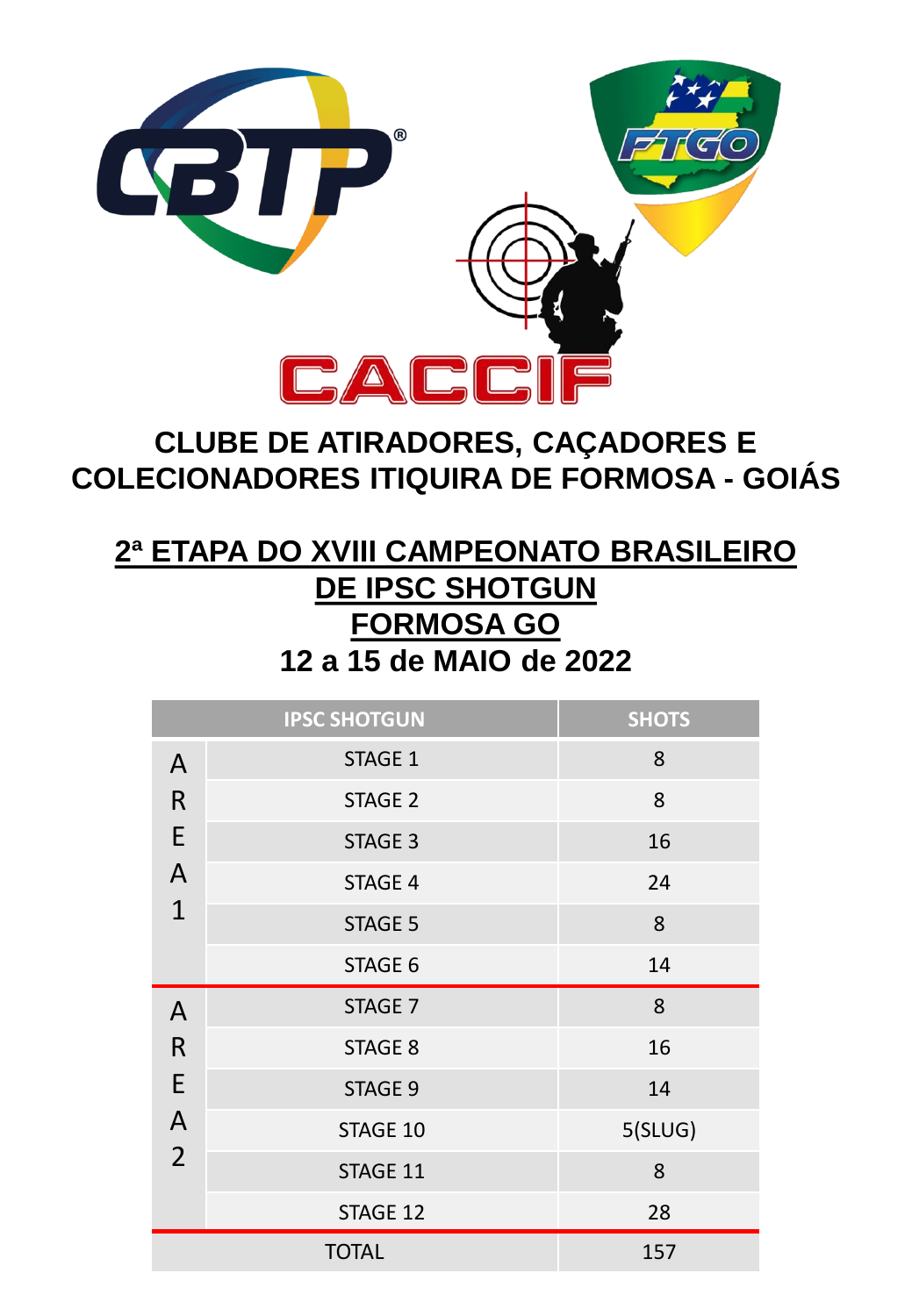

**Targets:** 8 IPSC Metal Plates.

**Minimum number of rounds:** 8

**Shotgun ready condition:** Loaded (Option 1) start position: Standing erect with the shotgun in the ready condition held in both hands, stock touchin the competitor at hip level, trigger guard downwards, muzzle pointing downrange and fingers outside the trigger guard.

**Time starts:** Audible signal

**Start position:** Standing, heels touching the Start Line, as demonstrated.

**Procedure:** At the start signal engage the targets from within the designated area and through the seesaw.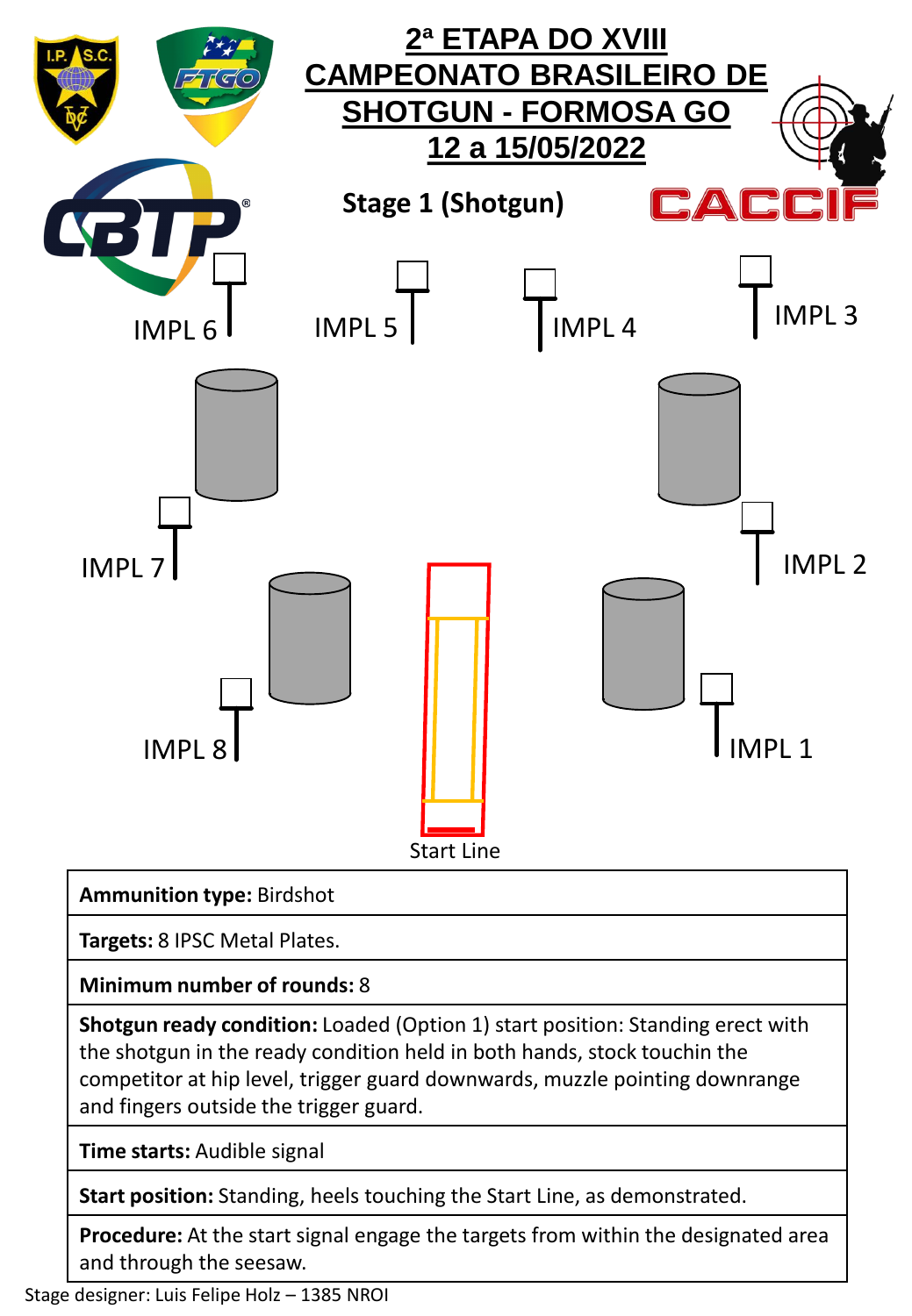

**Targets:** 8 IPSC Metal Plates.

**Minimum number of rounds:** 8

**Shotgun ready condition:** Loaded (Option 1) start position: Standing erect with the shotgun in the ready condition held in both hands, stock touchin the competitor at hip level, trigger guard downwards, muzzle pointing downrange and fingers outside the trigger guard.

**Time starts:** Audible signal

**Start position:** Standing, heels touching the Start Line, as demonstrated.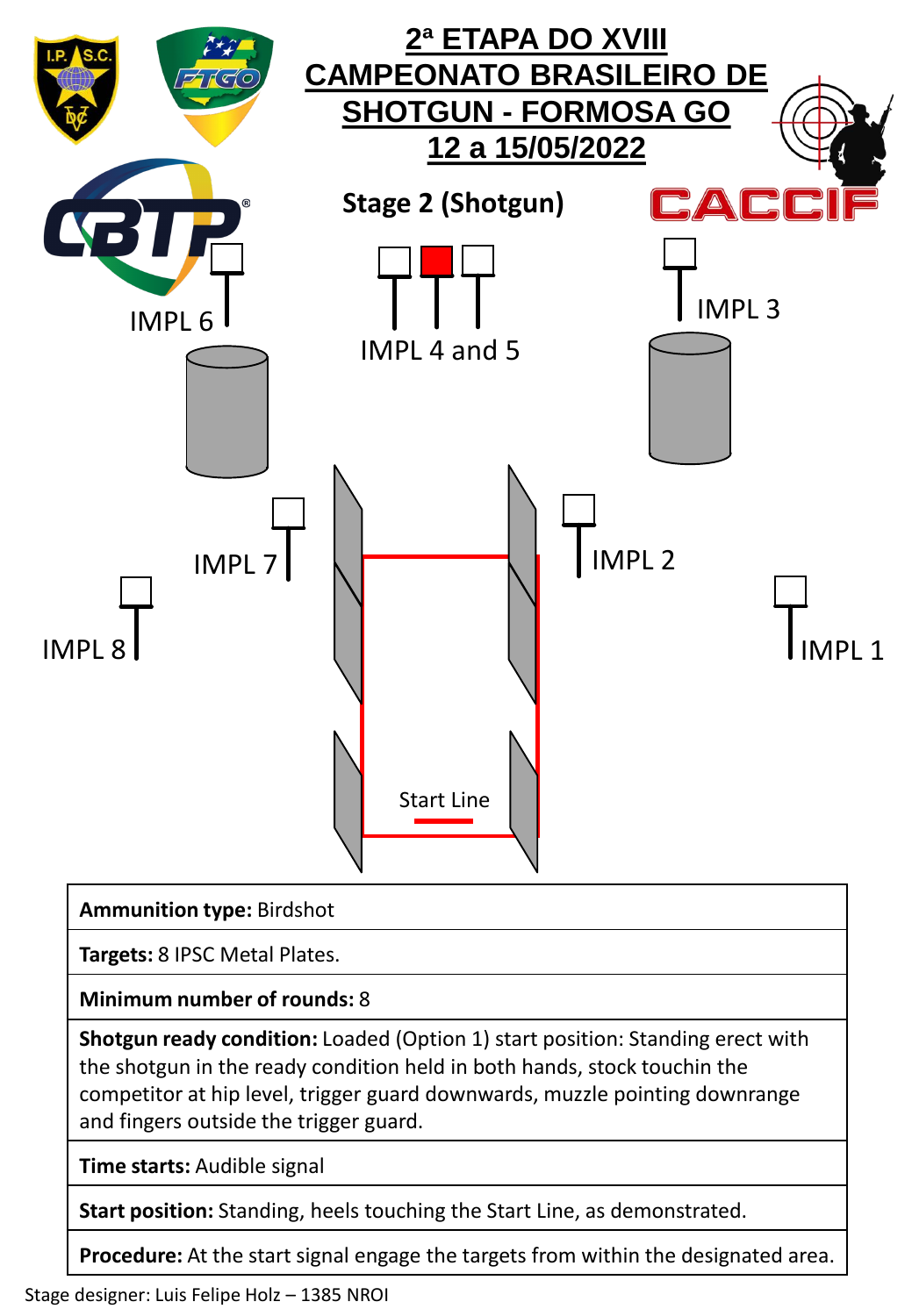

**Targets:** 16 IPSC Metal Plates.

**Minimum number of rounds:** 16

**Shotgun ready condition:** Loaded (Option 1) start position: Standing erect with the shotgun in the ready condition held in both hands, stock touchin the competitor at hip level, trigger guard downwards, muzzle pointing downrange and fingers outside the trigger guard.

**Time starts:** Audible signal

**Start position:** Standing, anywhere inside the area, as demonstrated.

**Procedure:** At the start signal engage the targets from within the designated area and through the bridge.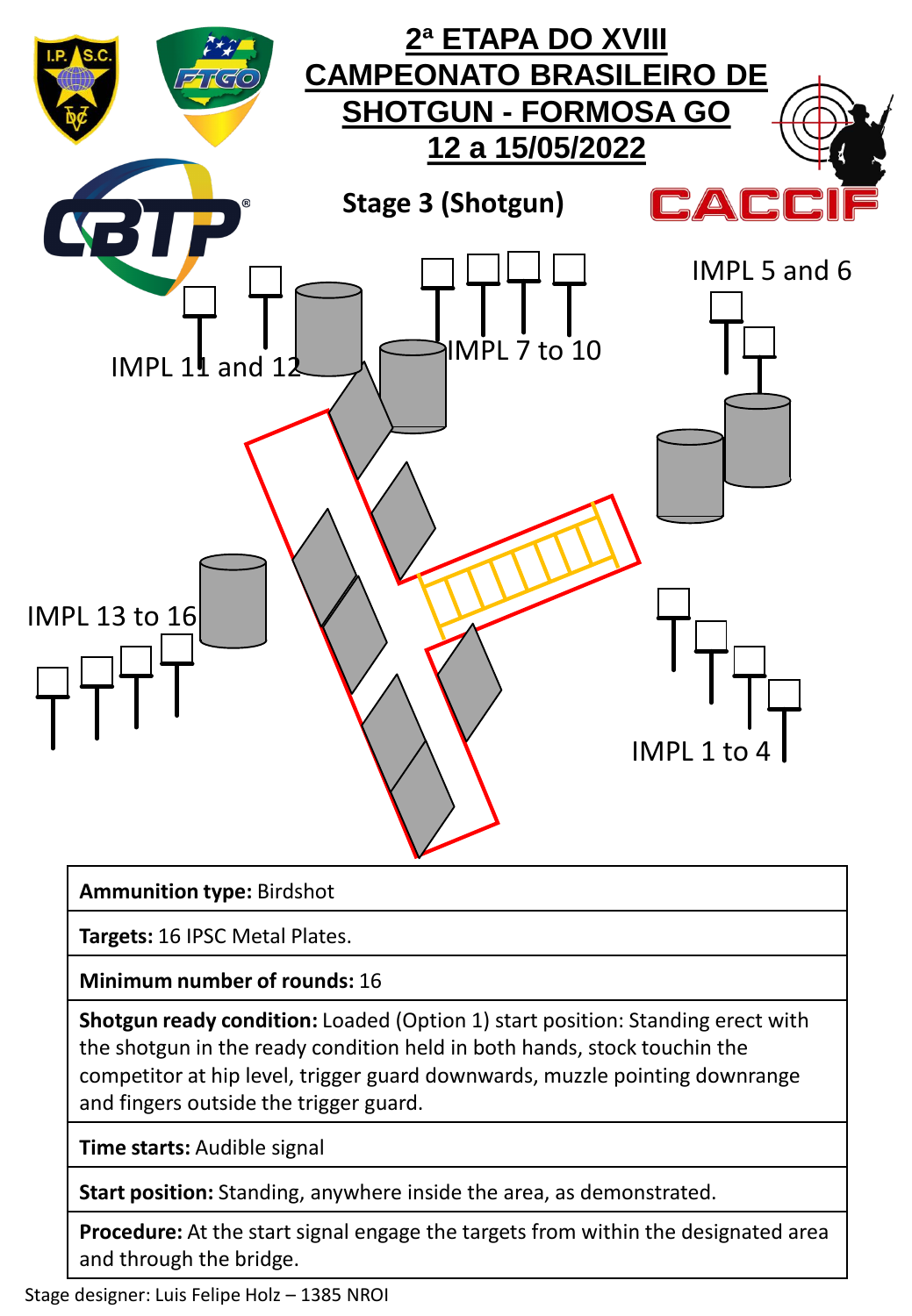

**Targets:** 24 IPSC Metal Plates.

**Minimum number of rounds:** 24

**Shotgun ready condition:** Loaded (Option 1) start position: Standing erect with the shotgun in the ready condition held in both hands, stock touchin the competitor at hip level, trigger guard downwards, muzzle pointing downrange and fingers outside the trigger guard.

**Time starts:** Audible signal

**Start position:** Standing, heels touching the Start Line, as demonstrated.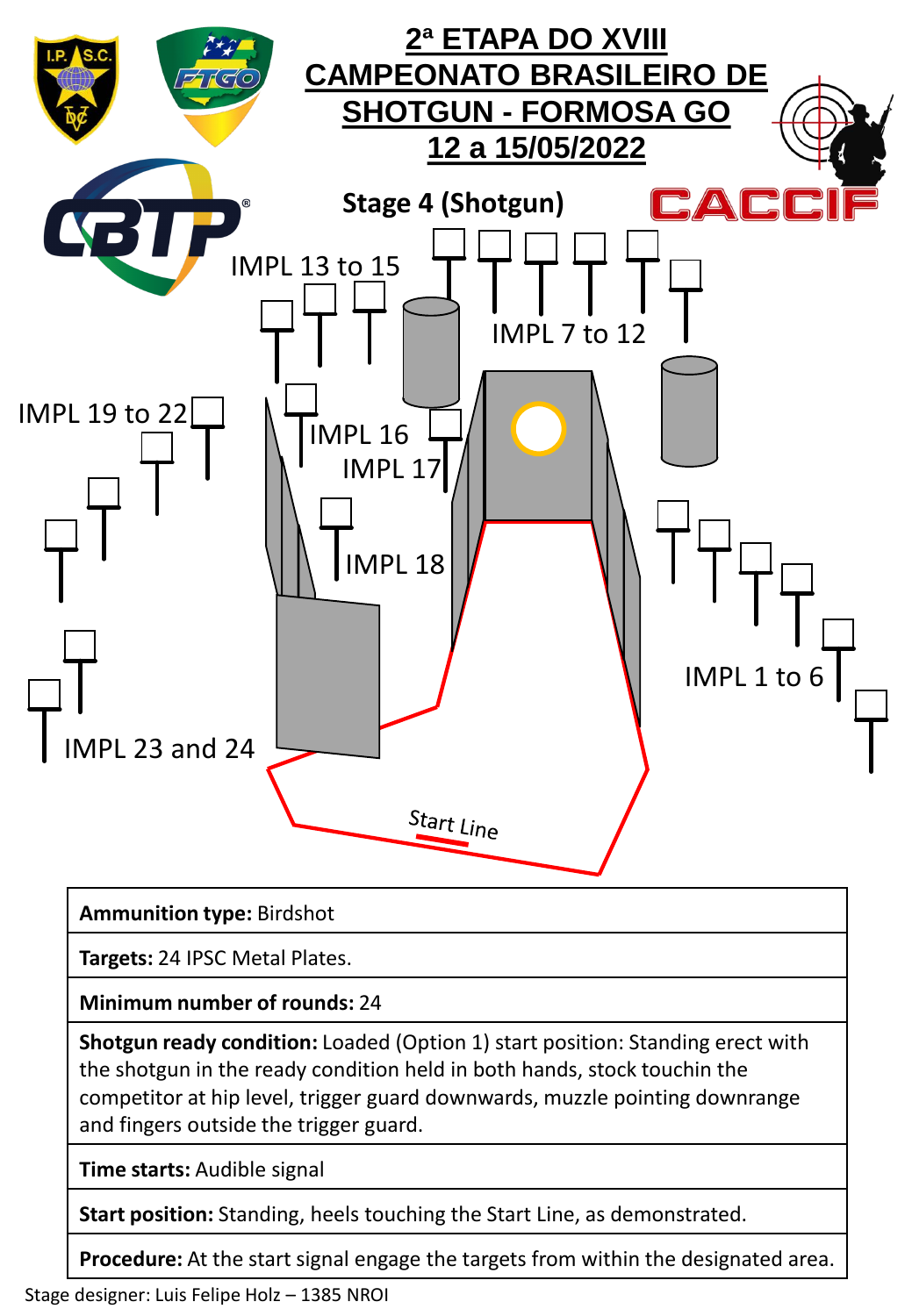

**Targets:** 7 IPSC Metal Plates and 1 IPSC Popper.

**Minimum number of rounds:** 8

**Shotgun ready condition:** Unloaded (Option 3): fixed magazine must be empty, detachable magazines removed and chamber(s) must be empty. The action/bolt may be open or closed.

**Time starts:** Audible signal

**Start position:** Seating on chair, hands over knees, heels touching the marked feet of the chair, as demonstrated. Shotgun on the table at mark.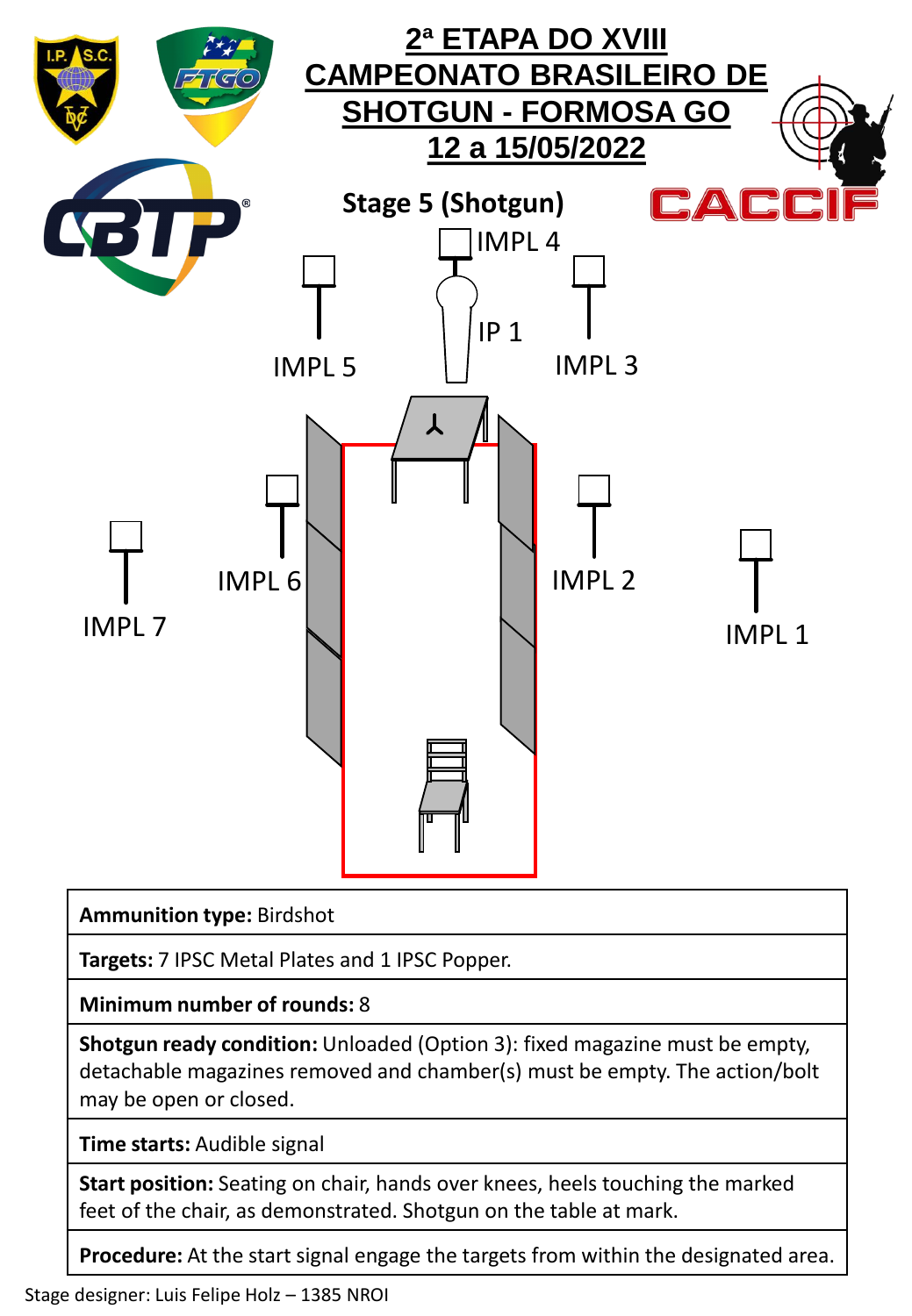

**Targets:** 12 IPSC Metal Plates and 2 IPSC Mini Poppers.

**Minimum number of rounds:** 14

**Shotgun ready condition:** Loaded (Option 1) start position: Standing erect with the shotgun in the ready condition held in both hands, stock touchin the competitor at hip level, trigger guard downwards, muzzle pointing downrange and fingers outside the trigger guard.

**Time starts:** Audible signal

**Start position:** Standing, anywhere inside the area, as demonstrated.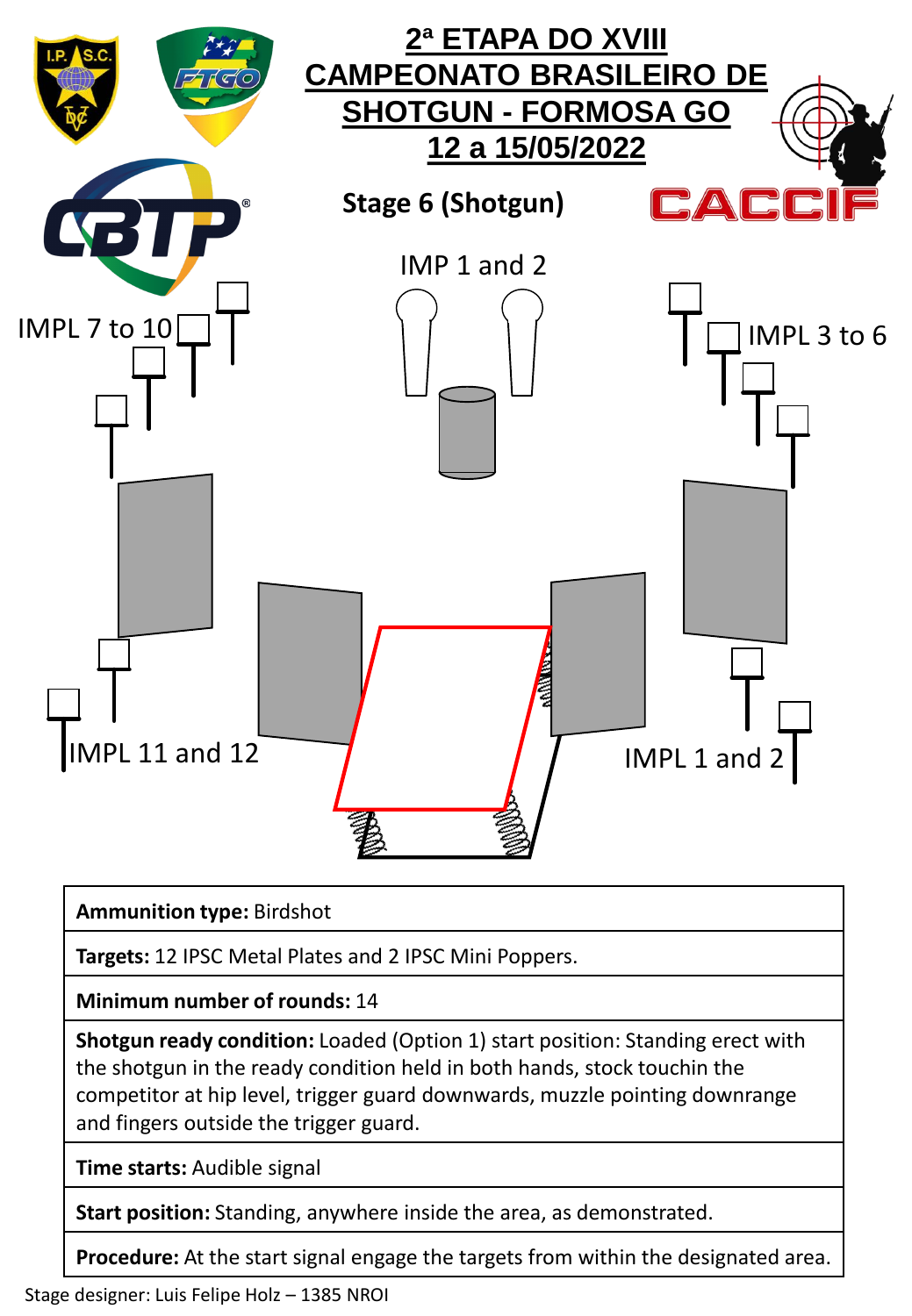

**Targets:** 8 IPSC Metal Plates.

**Minimum number of rounds:** 8

**Shotgun ready condition:** Loaded (Option 2): magazine filled and fitted (if applicable), chamber(s) empty and the action closed. Start position: Seated, with the shotgun in the ready condition, stock touchin the competitor at hip level, trigger guard downwards, muzzle pointing downrange and fingers outside the trigger guard.

**Time starts:** Audible signal

**Start position:** Sitting on horse, feet inside stirrups, shotgun held with the STRONG hand only, on the leg and weak hand holding the reins, as demonstrated.

**Procedure:** At the start signal engage the targets sitting on horse.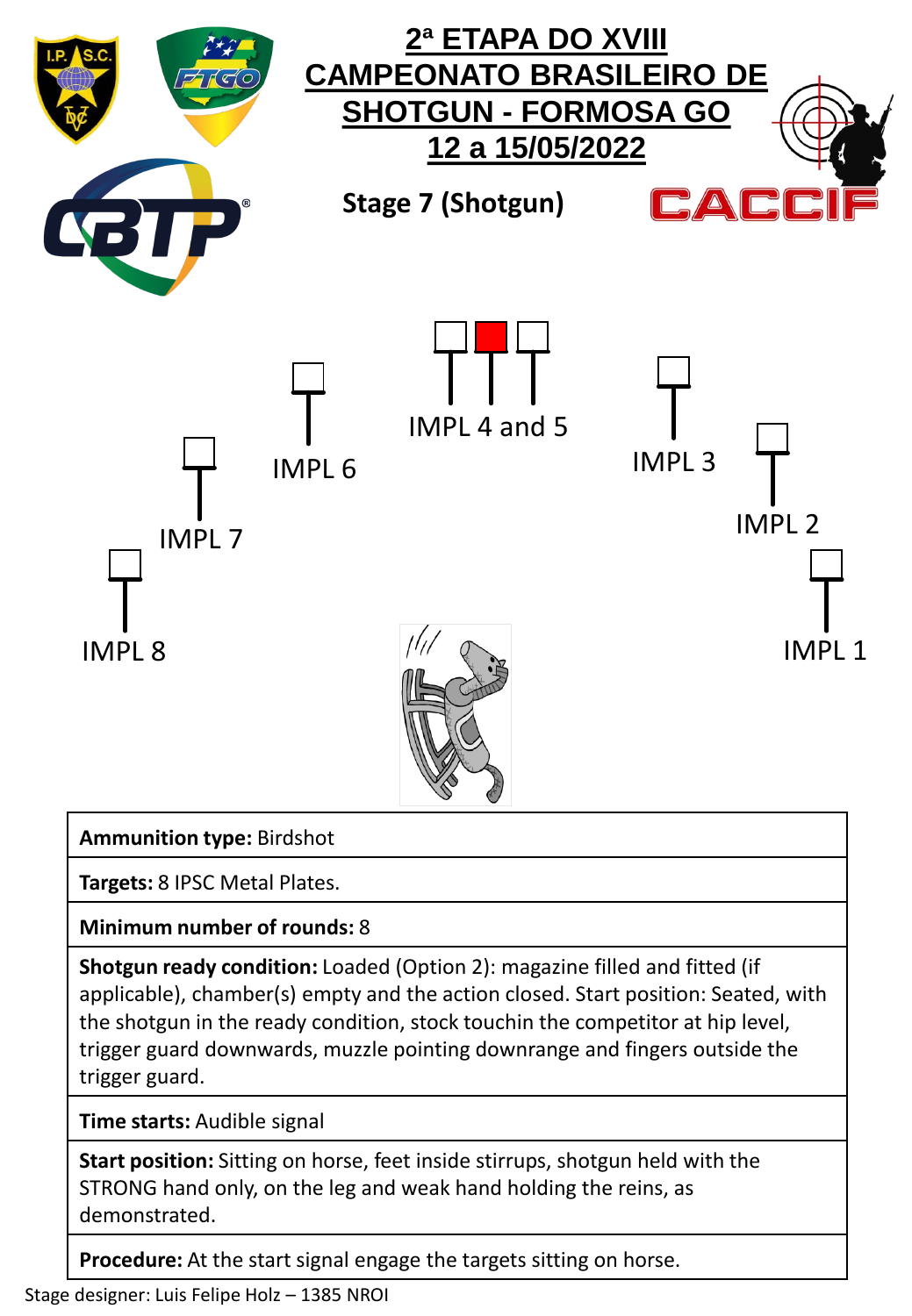

**Procedure:** At the start signal engage the targets from within the designated area. (NOTE: Opening door activates CL 1 which remains visible at rest).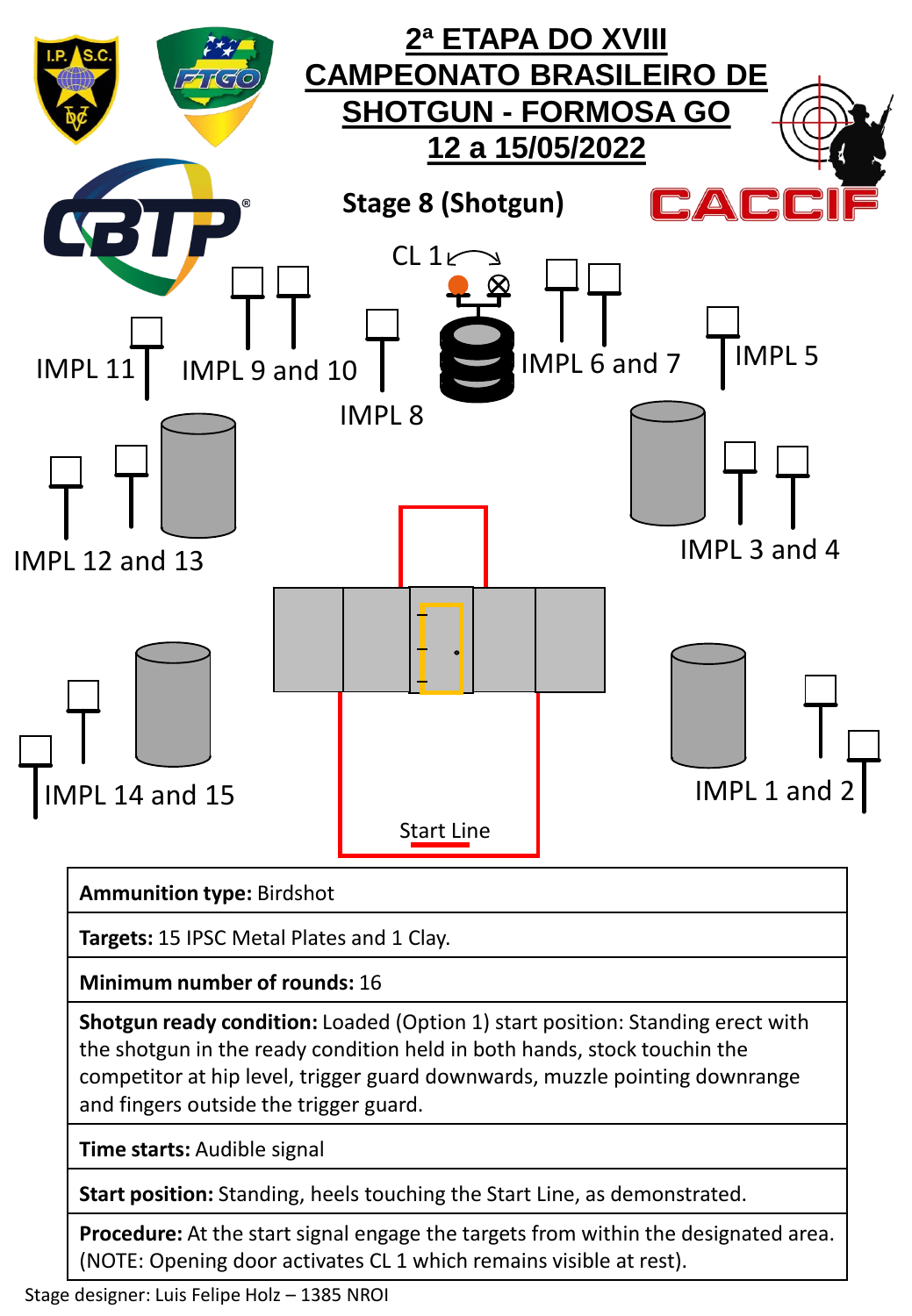

**Minimum number of rounds:** 14

**Shotgun ready condition:** Loaded (Option 1) start position: Standing erect with the shotgun in the ready condition held in both hands, stock touchin the competitor at hip level, trigger guard downwards, muzzle pointing downrange and fingers outside the trigger guard.

**Time starts:** Audible signal

**Start position:** Standing, anywhere inside the area, as demonstrated.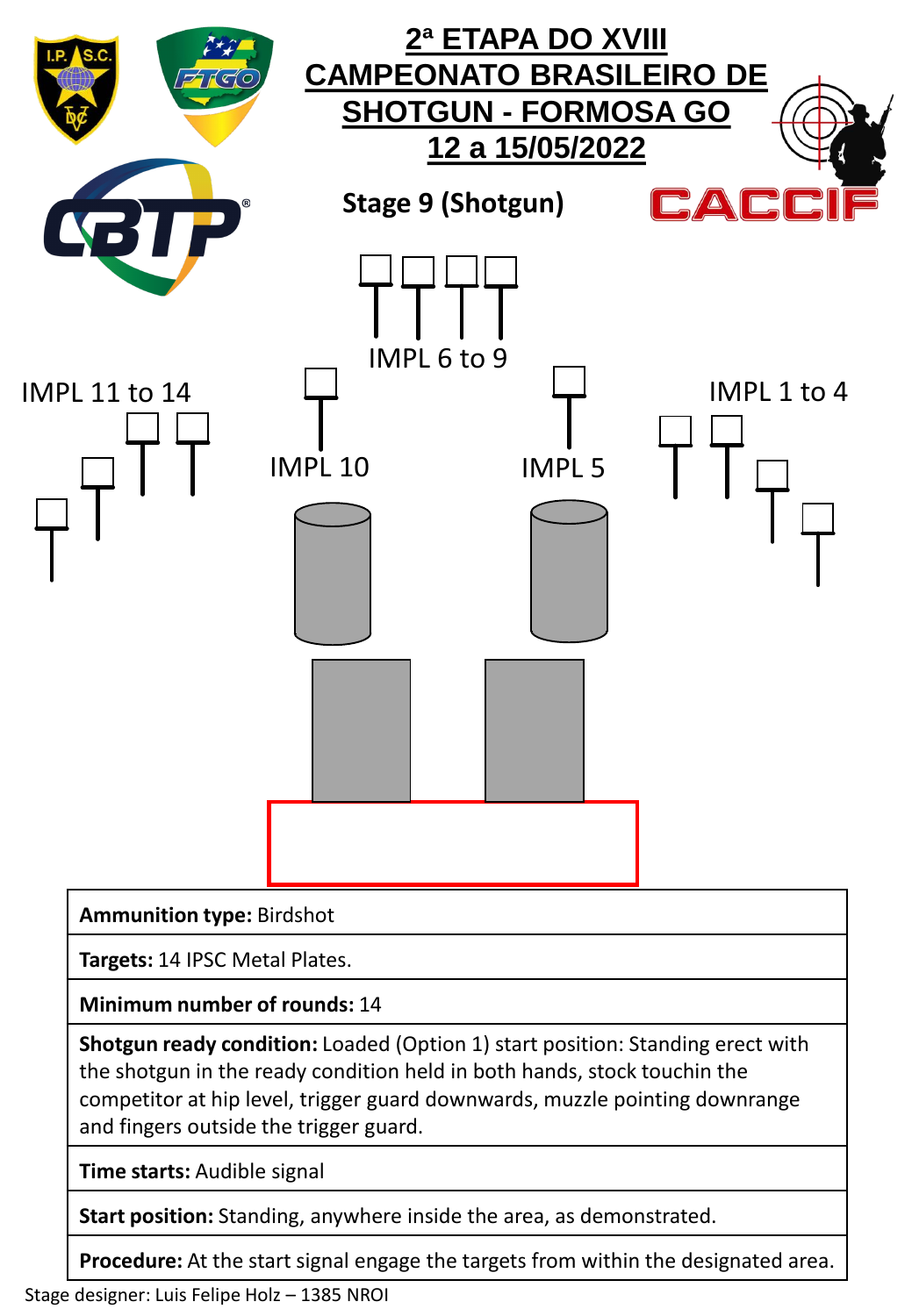

## **Ammunition type:** SLUG

**Targets:** 5 IPSC Targets.

**Minimum number of rounds:** 5

**Shotgun ready condition:** Loaded (Option 2): magazine filled and fitted (if applicable), chamber(s) empty and the action closed. Start position: Standing erect with the shotgun in the ready condition held in both hands, stock touchin the competitor at hip level, trigger guard downwards, muzzle pointing downrange and fingers outside the trigger guard.

**Time starts:** Audible signal

**Start position:** Standing, anywhere inside the area, as demonstrated.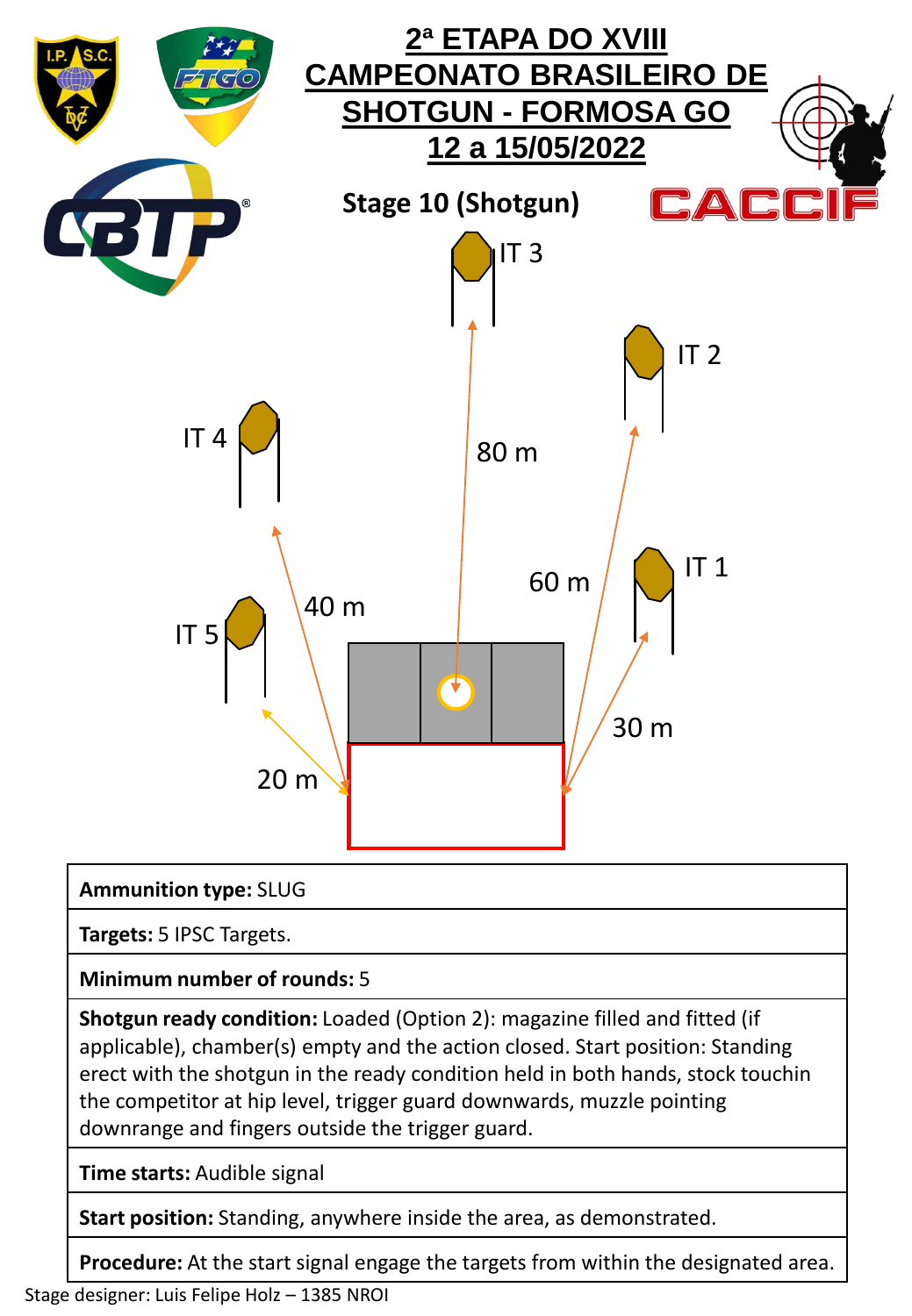

**Time starts:** Audible signal

**Start position:** Standing, anywhere inside the area, as demonstrated.

**Procedure:** At the start signal engage the targets from within the designated area and through the Cooper Tunnel (Rule 2.2.5).